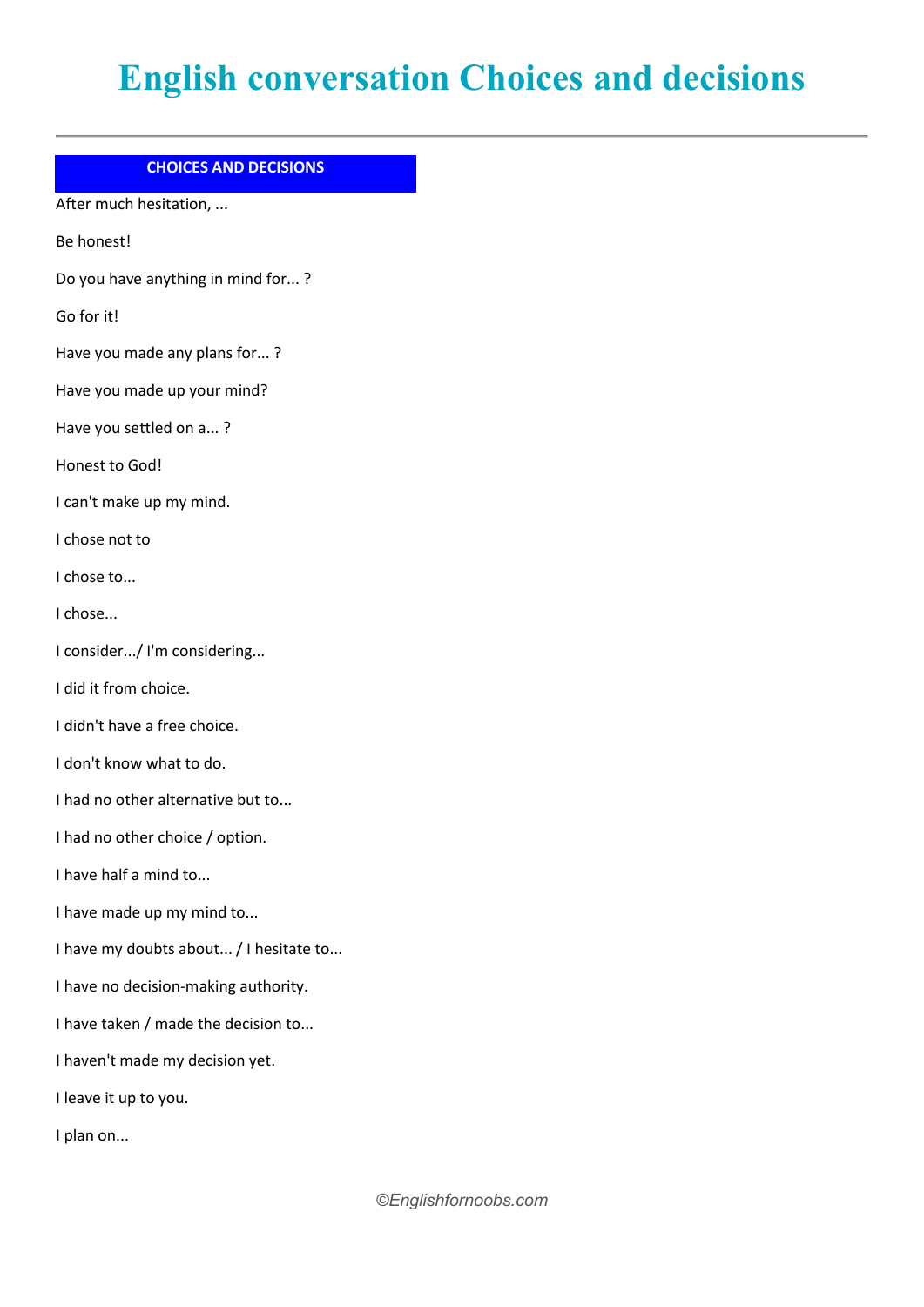I plan to...

- I was of a mind to...
- I was thinking of...
- I was toying with the idea of...

I'm about to...

- I'm afraid there is no alternative.
- I'm afraid you've made the wrong choice.
- I'm determined to...
- I'm not sure.
- I'm quite determined to...
- I'm resolved to...
- I'm still undecided whether...
- I'm still undecided.
- I'm uncertain/ undecided about...
- I've decided on... / I've settled on...
- I've made my choice.
- I've set my heart on...
- I've taken it into my head to...
- I've taken my pick.
- It's a choice you have to make.
- It's entirely up to you.
- It's for you to decide.
- It's not for me to decide. / It's not for me to choose.
- It's the only option for you.
- It's the only option for you.
- It's the safest option.
- It's up to you.
- It's your decision. / The decision is yours.
- Leave it to me to...
- Let me go straight to the point: